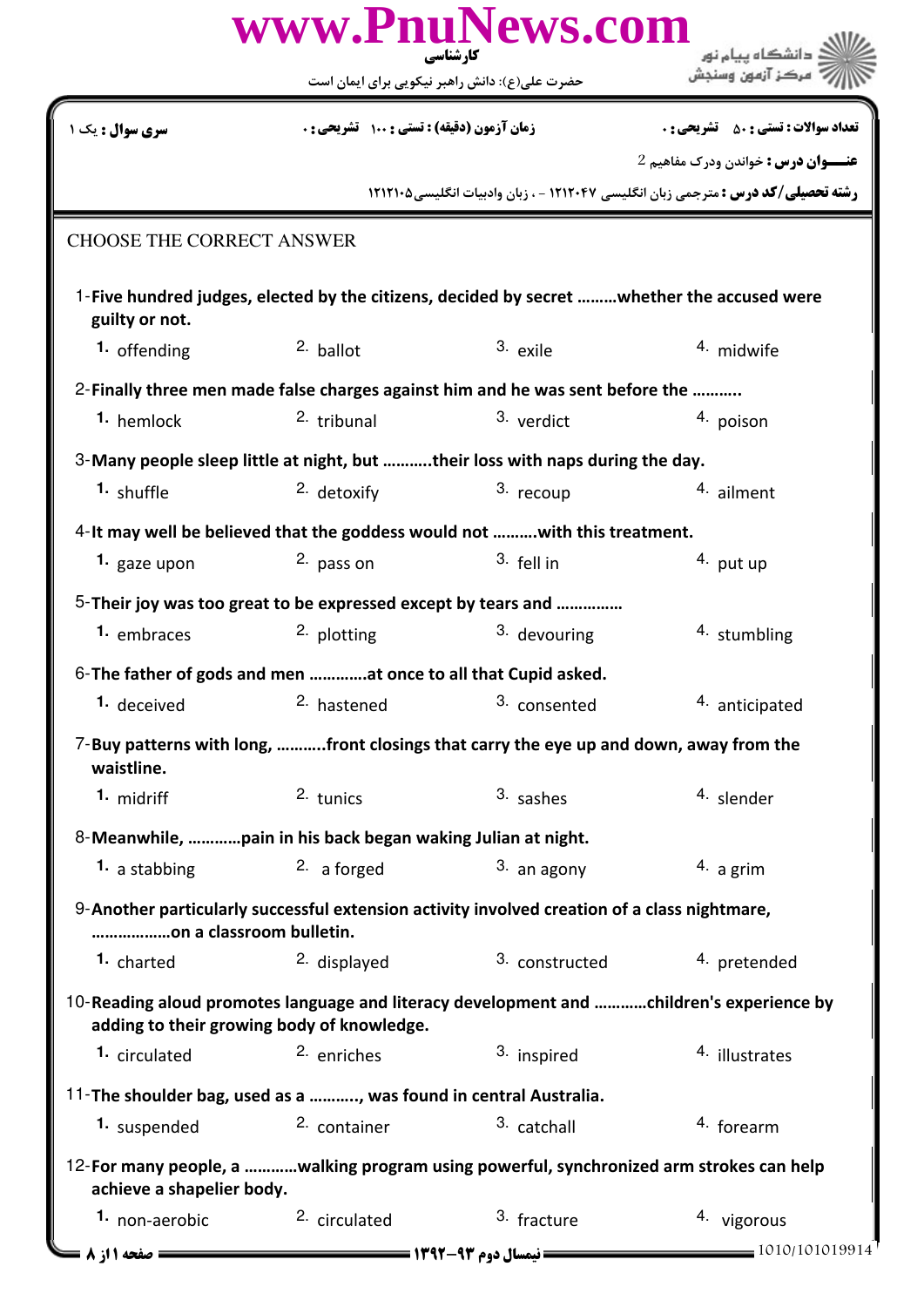| www.PnuNews.com<br>كارشناسي                                                                                                |                                                                         |                                                                                                                  |                                                                                                 |  |
|----------------------------------------------------------------------------------------------------------------------------|-------------------------------------------------------------------------|------------------------------------------------------------------------------------------------------------------|-------------------------------------------------------------------------------------------------|--|
|                                                                                                                            | حضرت علی(ع): دانش راهبر نیکویی برای ایمان است                           |                                                                                                                  |                                                                                                 |  |
| <b>سری سوال :</b> یک ۱                                                                                                     | زمان آزمون (دقيقه) : تستى : 100 تشريحي : 0                              |                                                                                                                  | <b>تعداد سوالات : تستي : 50 ٪ تشريحي : 0</b>                                                    |  |
|                                                                                                                            |                                                                         |                                                                                                                  | <b>عنـــوان درس :</b> خواندن ودرک مفاهیم 2                                                      |  |
|                                                                                                                            |                                                                         |                                                                                                                  | <b>رشته تحصیلی/کد درس :</b> مترجمی زبان انگلیسی ۱۲۱۲۰۴۷ - ، زبان وادبیات انگلیسی۲۱۲۱۰۵          |  |
| culture.                                                                                                                   |                                                                         |                                                                                                                  | 13- The survival of French language is an excellent example of the of speech and faith within a |  |
| 1. integration                                                                                                             | 2. absorbing                                                            | 3. assimilation                                                                                                  | 4. sovereignty                                                                                  |  |
| for his presentation is gone.                                                                                              |                                                                         | 14-By the time the teacher discovers that his students did not understand him, the critical moment               |                                                                                                 |  |
| 1. mastered                                                                                                                | 2. imaginative                                                          | 3. modifying                                                                                                     | 4. smooth                                                                                       |  |
|                                                                                                                            | innate and within the limits of reality.                                | 15-The supreme goal of man is to fulfill himself as a creative, unique individual according to his own           |                                                                                                 |  |
| 1. productivities                                                                                                          | 2. security                                                             | 3. possibilities                                                                                                 | 4. potentialities                                                                               |  |
|                                                                                                                            |                                                                         | CHOOSE THE BEST SYNONYM OR EXPLANATION FOR THE UNDERLINED WORDS.                                                 |                                                                                                 |  |
| Olympus, clearly no longer a mountain.<br>$1.$ peak                                                                        | $2.$ reign                                                              | 16-Only a little further on he says that if he willed he could hang earth and sea from a pinnacle of<br>$3.$ sky | 4. flash                                                                                        |  |
|                                                                                                                            |                                                                         |                                                                                                                  |                                                                                                 |  |
| 1. arrange                                                                                                                 | 17-We cannot predict the future, but we can anticipate it.<br>2. expect | 3. associate                                                                                                     | 4. settle                                                                                       |  |
|                                                                                                                            | 18-Spoon a second coating of glaze over the cookies; let cool.          |                                                                                                                  |                                                                                                 |  |
| 1. lift and move something with a spoon                                                                                    |                                                                         |                                                                                                                  | 2. cover something with a thin shiny surface                                                    |  |
| 3. put something through a sieve                                                                                           |                                                                         | 4. make a surface clean                                                                                          |                                                                                                 |  |
| (GPS).                                                                                                                     |                                                                         | 19-The device is a component designed for use with the U.S. military's Global Positioning System                 |                                                                                                 |  |
| 1. program                                                                                                                 | 2. velocity                                                             | 3. element                                                                                                       | 4. document                                                                                     |  |
|                                                                                                                            |                                                                         | 20-It was occasioned by the fall of an apple, as he sat in contemplative mood.                                   |                                                                                                 |  |
| $1.$ abuse                                                                                                                 | 2. eradicate                                                            | 3. renowned                                                                                                      | <sup>4</sup> thoughtful                                                                         |  |
| 21-Worried about the possible repercussion on the company's reputation, Hitachi is setting up dorms<br>with private rooms. |                                                                         |                                                                                                                  |                                                                                                 |  |
| 1. outcome                                                                                                                 | 2. exception                                                            | 3. position                                                                                                      | 4. arrangement                                                                                  |  |
|                                                                                                                            |                                                                         | 22-There is yet another bit of wisdom that directly contradicts the first maxim.                                 |                                                                                                 |  |
| 1. something causing a response                                                                                            |                                                                         | <sup>2.</sup> a confusing network                                                                                |                                                                                                 |  |
| 3. principle or rule of conduct                                                                                            |                                                                         | 4. close observation                                                                                             |                                                                                                 |  |
|                                                                                                                            |                                                                         |                                                                                                                  |                                                                                                 |  |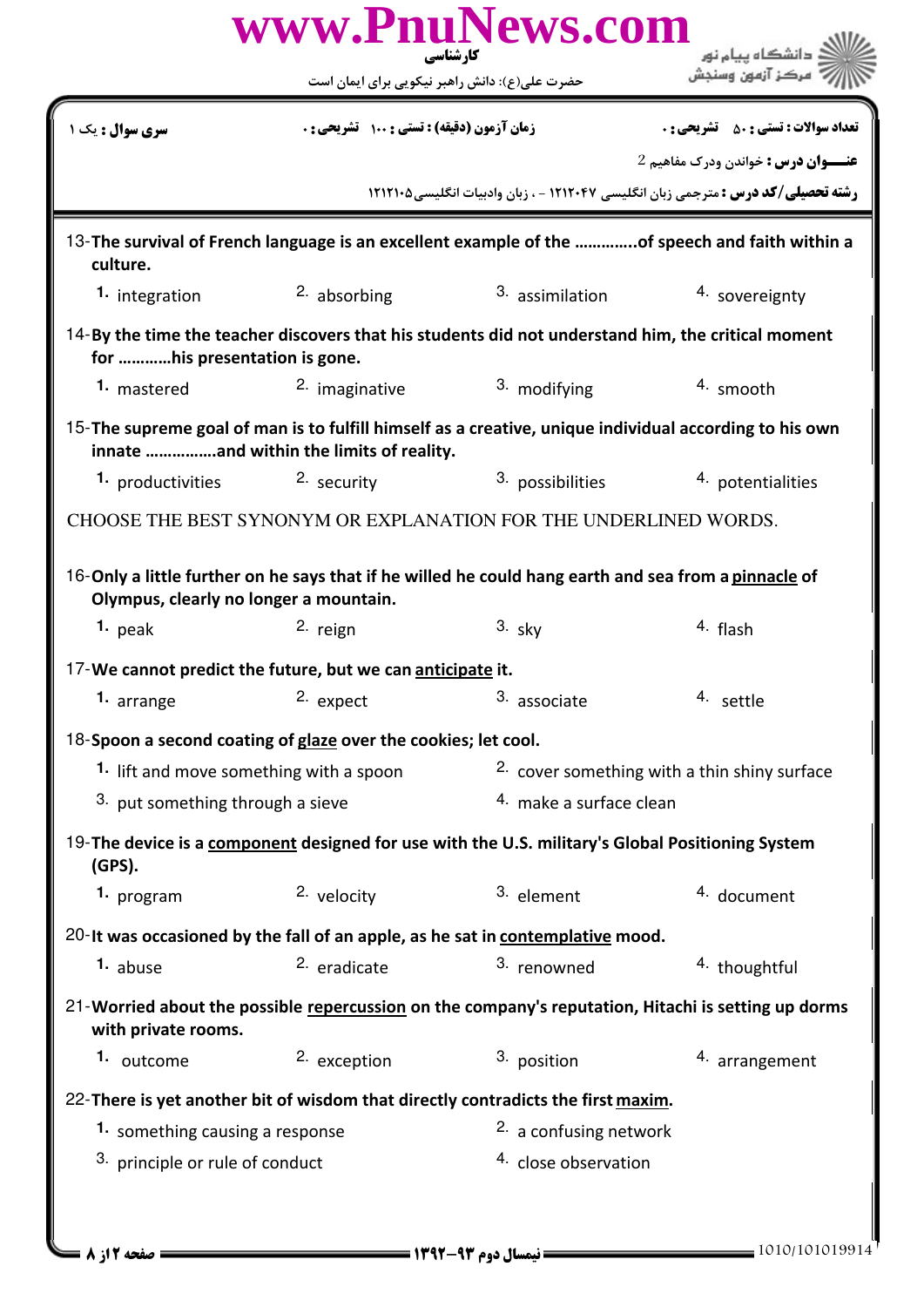|                                                                  |                                             | www.PnuNews.com<br>کارشناسی                                                                     | دانشگاه پیام نور                                                                                  |
|------------------------------------------------------------------|---------------------------------------------|-------------------------------------------------------------------------------------------------|---------------------------------------------------------------------------------------------------|
|                                                                  |                                             | حضرت علی(ع): دانش راهبر نیکویی برای ایمان است                                                   |                                                                                                   |
| <b>سری سوال :</b> یک ۱                                           | زمان آزمون (دقیقه) : تستی : ۱۰۰٪ تشریحی : ۰ |                                                                                                 | <b>تعداد سوالات : تستی : 50 ٪ تشریحی : 0</b>                                                      |
|                                                                  |                                             |                                                                                                 | <b>عنـــوان درس :</b> خواندن ودرک مفاهیم 2                                                        |
|                                                                  |                                             |                                                                                                 | <b>رشته تحصیلی/کد درس :</b> مترجمی زبان انگلیسی ۱۲۱۲۰۴۷ - ، زبان وادبیات انگلیسی1۲۱۲۱۰۵           |
|                                                                  |                                             | 23-When Bob hope bungles a line, he sometimes follows it by saying that sentence.               |                                                                                                   |
| 1. disgrace                                                      | 2. criticize                                | 3. condemn                                                                                      | $4.$ ruin                                                                                         |
|                                                                  |                                             | 24-There are common, everyday zaps and others so hurtful they leave us dizzy and upset.         |                                                                                                   |
| 1. unstable                                                      | 2. impolite                                 | 3. cruel                                                                                        | $4.$ tidy                                                                                         |
|                                                                  |                                             | 25-An attempt is presently under way to abolish all use of English in Quebec.                   |                                                                                                   |
| 1. to assimilate                                                 | $2.$ to cancel                              | $3.$ to stick                                                                                   | 4. to decline                                                                                     |
| undivided attention of a great teacher.                          |                                             | 26-The most elaborate educational plant yet constructed is worth far less to a student than the |                                                                                                   |
| 1. preferred                                                     | <sup>2.</sup> detailed                      | 3. revised                                                                                      | 4. current                                                                                        |
| absenteeism dropped.                                             |                                             |                                                                                                 | 27-Errors were markedly reduced, morale raised, productivity increased, and employee turnover and |
| 1. hunger                                                        | 2. abruption                                | <sup>3.</sup> attitude                                                                          | 4. approach                                                                                       |
| 28-Stiff fabrics will also conceal the silhouette.               |                                             |                                                                                                 |                                                                                                   |
| 1. article of clothing                                           |                                             | <sup>2.</sup> stitched tapering fold                                                            |                                                                                                   |
|                                                                  | 3. basic part of something                  |                                                                                                 |                                                                                                   |
|                                                                  |                                             | 29-Learn to select your patterns and fabrics for the flattering effects you wish to achieve.    |                                                                                                   |
| 1. favorable                                                     | 2. appearing                                | 3. distinguished                                                                                | 4. symmetrical                                                                                    |
| 30-When he finished the room erupted with applause and cheering. |                                             |                                                                                                 |                                                                                                   |
| 1. thankfulness                                                  | <sup>2.</sup> caution                       | 3. clapping                                                                                     | 4. promise                                                                                        |
|                                                                  |                                             |                                                                                                 |                                                                                                   |
|                                                                  |                                             |                                                                                                 |                                                                                                   |
|                                                                  |                                             |                                                                                                 |                                                                                                   |
|                                                                  |                                             |                                                                                                 |                                                                                                   |
|                                                                  |                                             |                                                                                                 |                                                                                                   |
|                                                                  |                                             |                                                                                                 |                                                                                                   |
|                                                                  |                                             |                                                                                                 |                                                                                                   |
|                                                                  |                                             |                                                                                                 |                                                                                                   |
|                                                                  |                                             |                                                                                                 |                                                                                                   |
|                                                                  |                                             |                                                                                                 |                                                                                                   |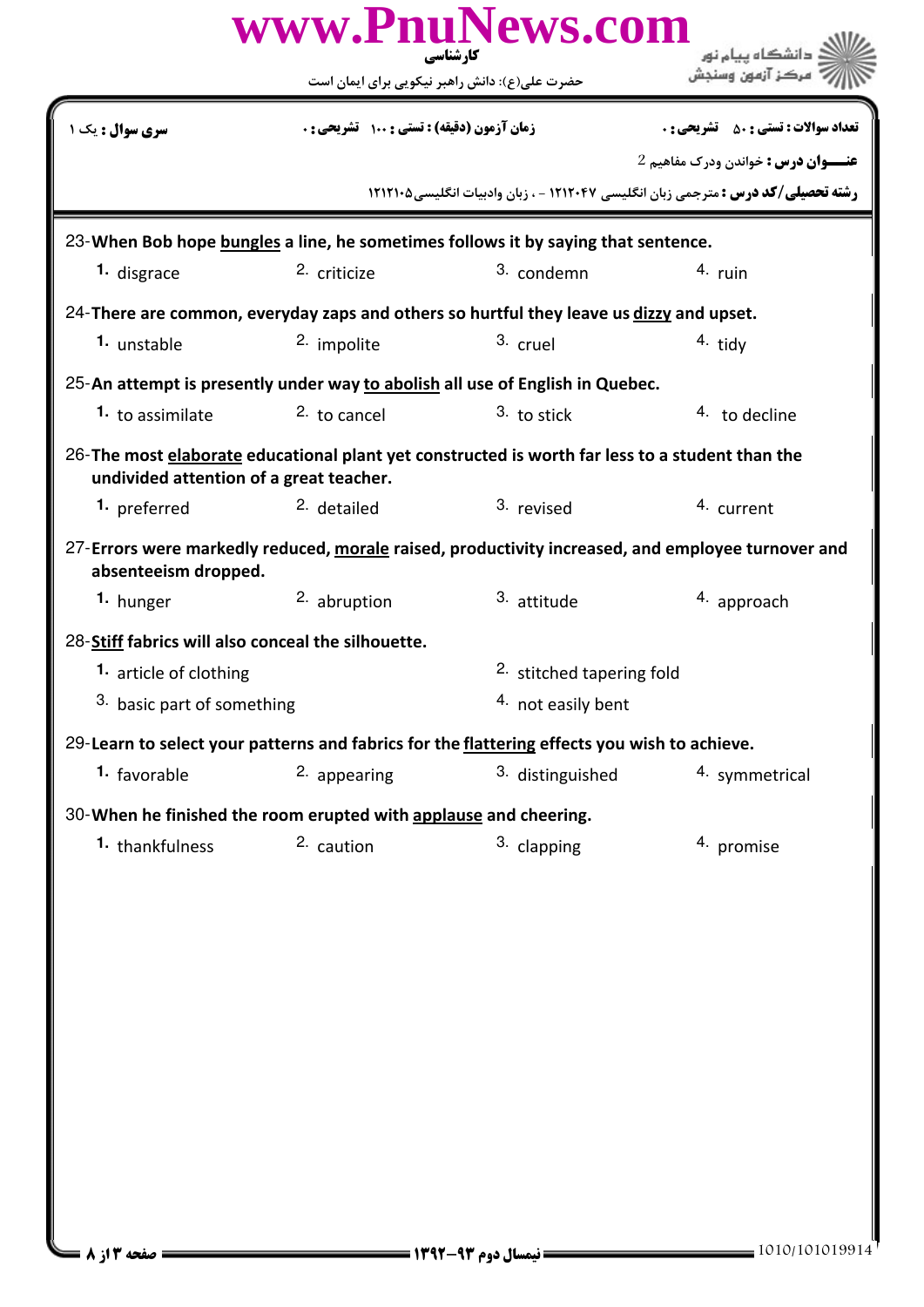# كارشناسي **[www.PnuNews.com](http://www.pnunews.com)**

حضرت علي(ع): دانش راهبر نيكويي براي ايمان است

نعداد سوالات : تستي : ۵۰ تشريحي : . زمان آزمون (دقيقه) : تستي : ۱۰۰ تشريحي : . سري سوال : يک 1

 $2\,$  عنـــوان درس : خواندن ودرک مفاهیم

**رشته تحصیلی/کد درس :** مترجمی زبان انگلیسی ۱۲۱۲۰۴۷ - ، زبان وادبیات انگلیسی۲۱۲۱۰۵

 $2.$  kept his wisdom in his pockets

 $4.$  did not feel any need for money

"I have no pockets," says Maharishi Mahesh Yogi, founder of the huge, worldwide organization that teaches Transcendental Meditation: "I deal in wisdom. Not in money." He is a tiny man. With a scraggly beard, long messy hair, and a voice that has been described as a 331/3-rpm record played at 78 rpm. "Everyone's best friend," he is a vegetarian, takes no drugs, is celibate.

Because he is a monk, he feels he is "not expected" to think of his past. But he has one. Born the son of an Indian forest ranger, he graduated in 1942 at the age of 24 from Allahabad University, but instead of pursuing a career in his major (physics), he became a disciple of religious leader Swami Brahmananda Sarawati (Guru Dev) and was with the guru until he died about 13 years later. The maharishi was left, according to legend, with the job of developing a form of meditation for the common person. The result, which the announced after two years of seclusion in the Himalayas, was Transcendental Meditation (or T.M.). the maharishi first taught T.M. in India, then brought it to the west, where there were "people who are in the habit of accepting things quickly" and where he soon hooked into Western technology and the mass media. In 1963 the maharishi's book The Science of Being and Art of Living was published. Since then a large number of T.M. books have appeared. Among those recommended by the maharishi is The TM Book: How to Enjoy the Rest of Your Life (1975) by Denise Denniston and Peter McWilliams.

#### 31-According to the passage, Maharishi ...........

- **1.** was an extremely poor person
- 3. was a little crazy person
- 32-The maharishi ............
	- 1. received his formal education before becoming a monk
	- <sup>2.</sup> received his education through religious connections
	- $3.$  lost all his worldly knowledge when he became a monk
	- $4.$  had received formal education after he became a monk

# 33-Transcendental Meditation was............

- **1.** an invention of the Western education **1.** 2. taught by the maharishi
- <sup>3.</sup> the source of the maharishi's income  $\frac{4.1}{10}$  an invention of the Himalayas
- 

## 34-The maharishi thought that ..............

- 1. he could not make enough money in India
- <sup>2.</sup> people in the west accept new things quickly
- $3.$  he could help the west more than India
- $4.$  people in India welcome and are open to new ideas

1010/101019914 -93 1392 نيمسال دوم 4 از 8 صفحه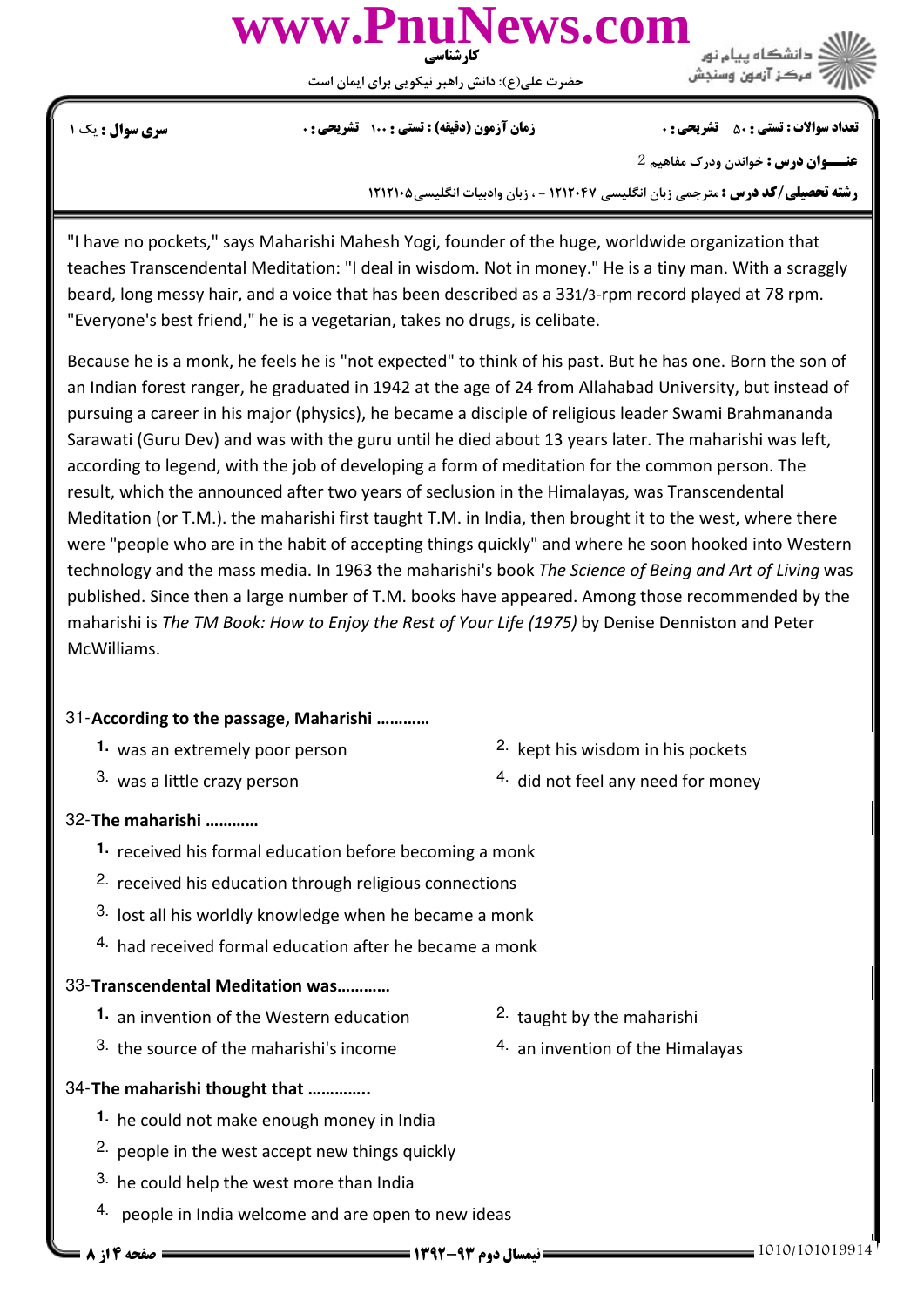|                                                                                                                                                                                                                                                                                                                                                            |                                            | www.PnuNews.com<br>کار شناسی<br>حضرت علی(ع): دانش راهبر نیکویی برای ایمان است                                                                                 |                                                                                            |
|------------------------------------------------------------------------------------------------------------------------------------------------------------------------------------------------------------------------------------------------------------------------------------------------------------------------------------------------------------|--------------------------------------------|---------------------------------------------------------------------------------------------------------------------------------------------------------------|--------------------------------------------------------------------------------------------|
| <b>سری سوال :</b> یک ۱                                                                                                                                                                                                                                                                                                                                     | زمان آزمون (دقیقه) : تستی ; 100 تشریحی ; . |                                                                                                                                                               | <b>تعداد سوالات : تستي : 50 ٪ تشريحي : 0</b><br><b>عنـــوان درس :</b> خواندن ودرک مفاهیم 2 |
|                                                                                                                                                                                                                                                                                                                                                            |                                            | رشته تحصیلی/کد درس : مترجمی زبان انگلیسی ۱۲۱۲۰۴۷ - ، زبان وادبیات انگلیسی۲۱۲۱۰۵                                                                               |                                                                                            |
| 35-Which of the following IS NOT TRUE, according to the passage?<br>1. The Science of Being and the Art of Living is a T.M. book.<br>3. The maharishi recommends only his own book.                                                                                                                                                                        |                                            | <sup>2.</sup> How to Enjoy the Rest of Your Life was not published by the maharishi.                                                                          |                                                                                            |
|                                                                                                                                                                                                                                                                                                                                                            |                                            | 4. The maharishi has also recommended books published by others.                                                                                              |                                                                                            |
| 36-In paragraph 1, the word 'tiny' means<br>1. very short                                                                                                                                                                                                                                                                                                  | 2. very tall                               | 3. very old                                                                                                                                                   | <sup>4.</sup> very small                                                                   |
| 37-In paragraph 1, the word messy means                                                                                                                                                                                                                                                                                                                    |                                            |                                                                                                                                                               |                                                                                            |
| 1. disorderly                                                                                                                                                                                                                                                                                                                                              | $2.$ gray                                  | 3. neat and clean                                                                                                                                             | 4. very long                                                                               |
| 38-Monk in paragraph 2 means<br>1. a member of a religious group who live in Himalayas<br><sup>2.</sup> a clergyman who believes in the traditional beliefs of Indians<br><sup>3.</sup> a member of a religious brotherhood living in a monastery.<br>39-Hook in paragraph 2 means<br>1. to put body part round something<br>3. to make ball move in curve |                                            | 4. a member of a religious foundation that has been recently founded in India<br><sup>2.</sup> to attract and keep somebody<br>4. to form a tie or connection |                                                                                            |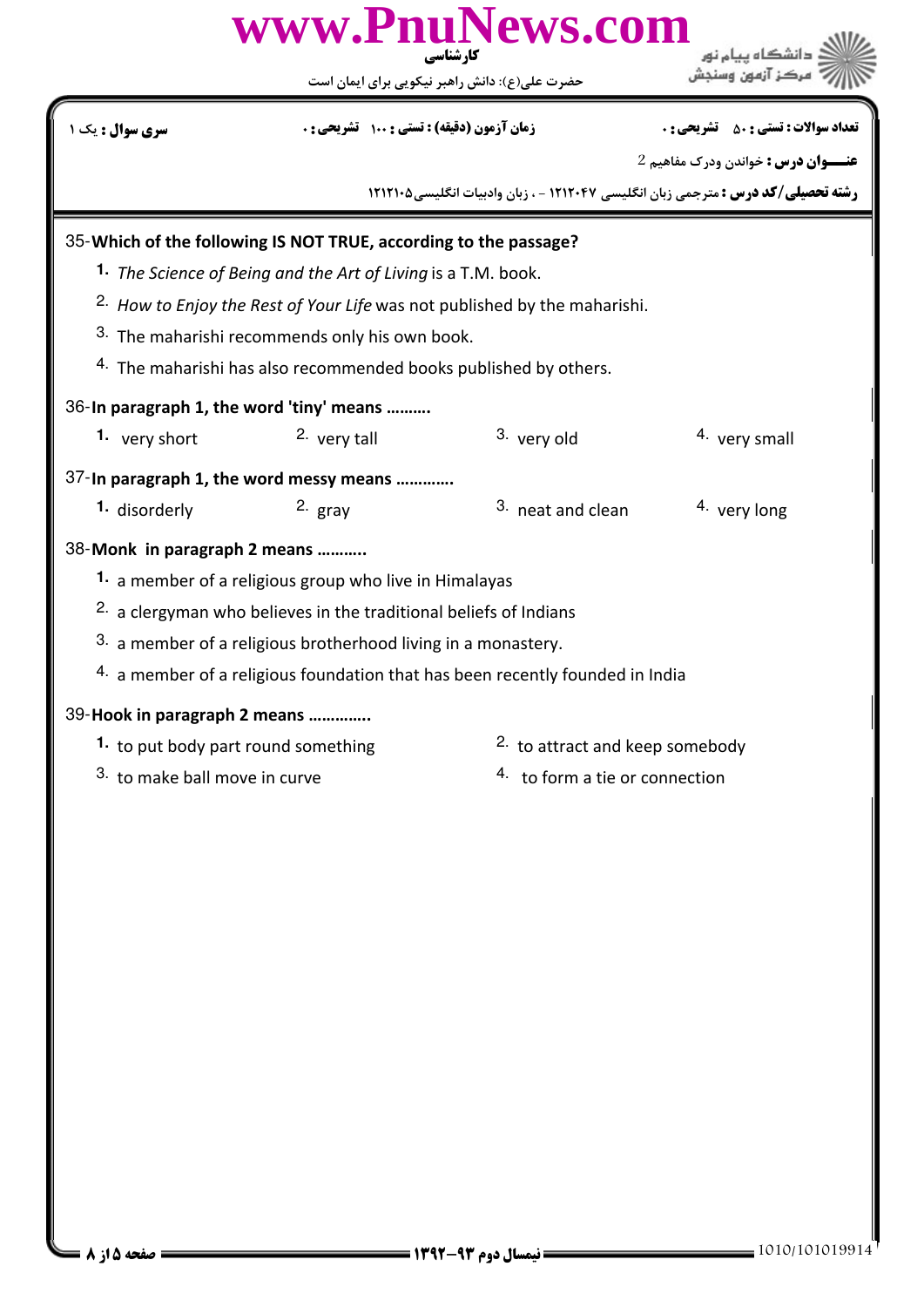# كارشناسي **[www.PnuNews.com](http://www.pnunews.com)**

حضرت علي(ع): دانش راهبر نيكويي براي ايمان است

نعداد سوالات : تستي : ۵۰ تشريحي : . زمان آزمون (دقيقه) : تستي : ۱۰۰ تشريحي : . سري سوال : يک 1

دانشگاه پيام نور مركز آزمون وسنجش

 $2\,$  عنـــوان درس : خواندن ودرک مفاهیم

**رشته تحصیلی/کد درس :** مترجمی زبان انگلیسی ۱۲۱۲۰۴۷ - ، زبان وادبیات انگلیسی۲۱۲۱۰۵

Students often say to me: "I don't know any history; I think it would be a good thing to learn some." What they seem to mean is that they have never had a "course" in history, or have never read Gibbon's Decline and Fall of the Roman Empire, or Mr. Rhodes's history of the United States from the Compromise of 1850, or other books similar to these. But they are greatly mistaken if they think they "don't know any history." Every man, woman, and child knows some history, enough at least to stumble along in the world.

 Suppose, for example, that you had awakened this morning totally unable to remember anything—all your other faculties working properly, but memory entirely gone. You would be in a bad way indeed! You wouldn't know who you were, or where; what you had done yesterday, or what you intended or other people expected you to do today. What could you do in that case? Wander about helplessly, seeing and hearing things, taking them in as altogether new, not at all knowing what they might mean in relation either to the past or the future. You would have to discover your little world all over again, much as you discovered it in childhood; you would have to "re-orient" yourself and get a new running start. In short, you would be a lost soul because you had ceased to have any knowledge of history, the history of your personal doings and associations in the past.

| 40-According to the first paragraph, most people                             |                         |                        |                                                   |                            |
|------------------------------------------------------------------------------|-------------------------|------------------------|---------------------------------------------------|----------------------------|
| 1. do not know the real definition of history.                               |                         |                        | <sup>2.</sup> have taken some courses in history. |                            |
| 3. do not learn the history of their country.                                |                         |                        | 4. know some history when they are born.          |                            |
| 41-What we remember from the past                                            |                         |                        |                                                   |                            |
| 1. relates to our memory.                                                    |                         | 2. is history.         |                                                   |                            |
| 3. should be used in future.                                                 |                         | 4. is not always true. |                                                   |                            |
| 42-According to the second paragraph                                         |                         |                        |                                                   |                            |
| 1. we can build up history by using our faculties.                           |                         |                        |                                                   |                            |
| <sup>2.</sup> life would be very difficult without our knowledge of history. |                         |                        |                                                   |                            |
| 3. what we learn in our childhood gives us a false image of reality.         |                         |                        |                                                   |                            |
| 4. we must always re-orient ourselves and learn things again.                |                         |                        |                                                   |                            |
| 43-Who does "I" refer to in the first sentence?                              |                         |                        |                                                   |                            |
| 1. the teacher                                                               | <sup>2</sup> the writer |                        | 3. student                                        | <sup>4</sup> the historian |
| 44-stumble in the first paragraph means                                      |                         |                        |                                                   |                            |
| <sup>1</sup> to adjust                                                       | <sup>2</sup> to foresee |                        | 3. to leave                                       | 4. to trip                 |
|                                                                              |                         |                        |                                                   |                            |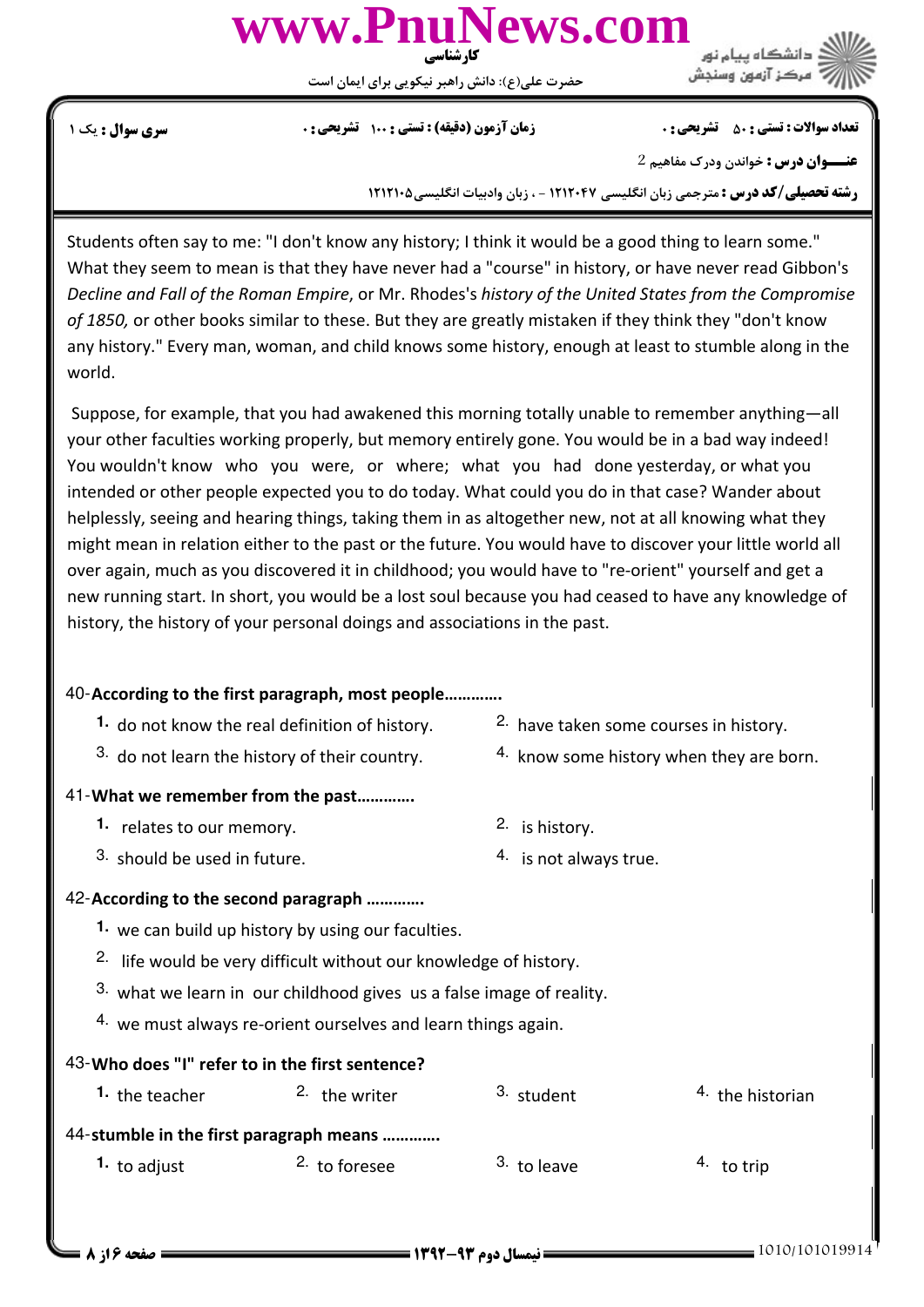|                        | <u>W W W.L HULINGWS.CUIH</u><br><b>کارشناسی</b><br>حضرت علی(ع): دانش راهبر نیکویی برای ایمان است | ے ۔<br>کا اللہ کا اسلام ہے کہ اس کے مطابق کرنے کے ان کا اس کے اس کے اس کے اس کے اس کے ان کا ان کا ان کا ان کا ان کا ا<br>کا اس کا ان کا ان کا ان کا ان کا ان کا ان کا ان کا ان کا ان کا ان کا ان کا ان کا ان کا ان کا ان کا ان کا ا |
|------------------------|--------------------------------------------------------------------------------------------------|-------------------------------------------------------------------------------------------------------------------------------------------------------------------------------------------------------------------------------------|
| <b>سری سوال :</b> یک ۱ | زمان آزمون (دقیقه) : تستی : 100 تشریحی : 0                                                       | <b>تعداد سوالات : تستي : 50 ٪ تشريحي : 0</b>                                                                                                                                                                                        |
|                        |                                                                                                  | <b>عنـــوان درس :</b> خواندن ودرک مفاهیم 2                                                                                                                                                                                          |
|                        | <b>رشته تحصیلی/کد درس :</b> مترجمی زبان انگلیسی ۱۲۱۲۰۴۷ - ، زبان وادبیات انگلیسی1۲۱۲۱۰۵          |                                                                                                                                                                                                                                     |
|                        | 45-Compromise in paragraph 1 means                                                               |                                                                                                                                                                                                                                     |

WWW.PnuNews.com

The theme of cultural integration in relation to language is well illustrated by the French-speaking Canadians. Concentrated in the province of Quebec and numbering over 6 million, these Canadians are descended from French colonists who arrived in the 1600s and 1700s. From 1760 to 1867, they lived under English rule; and since 1867, Quebec has been part of Anglo-dominated Canada. Throughout the period of English rule, the French Canadians maintained their language and culture, successfully resisting assimilation. In 1980 about half of the French speaking population of Quebec voted in favour of seeking sovereignty for their province.

**1.** agreement and the complete of the section of the section of the section of the section of the section of the section of the section of the section of the section of the section of the section of the section of the sec

The French language survived in large part because of religious factors. Its survival is an excellent example of the integration of speech and faith within a culture. Most other Canadians are Protestant. The French Canadians are Roman Catholics, and the Church provided social cohesion, a cultural rallying point. French language and culture were preserved in the numerous rural Catholic churches and church schools of Quebec.

In time, the linguistic and religious solidarity of the French Canadians found a political expression centred in their attachment to the province of Quebec. For many decades, government of the province was dominated by English-speaking administrators, but a political awakening allowed the Canadians to gain political control of Quebec. As a result, the province is politically different from the rest of Canada, and in some ways it now resembles a state within a state. The laws of Quebec retain a dominantly French influence, but the remainder of Canada adheres to English common law. The provincial flag, adopted in 1948, preserves the old fleur-de-lis symbol of the French kings. French is a legal language in Quebec (and throughout Canada), and most Canadians cannot speak any other language. French is used in newspapers, schools, churches, radio, television, court proceedings, and legislative gatherings. An attempt is presently under way to abolish all use of English in Quebec. The province even has its own distinctive land-survey pattern, derived from French colonial times and preserved in provincial law. The political expression of the Quebec French has in recent years led to increasing demands for independence.

# 46-French Canadians...........

- 1. have never lived under English rule.
- <sup>2.</sup> had established their new country even before arriving m Canada.
- $3.$  settled in Canada in the 17th and 18th centuries.
- $4.$  dominated the British settlers from 1760 to 1867.